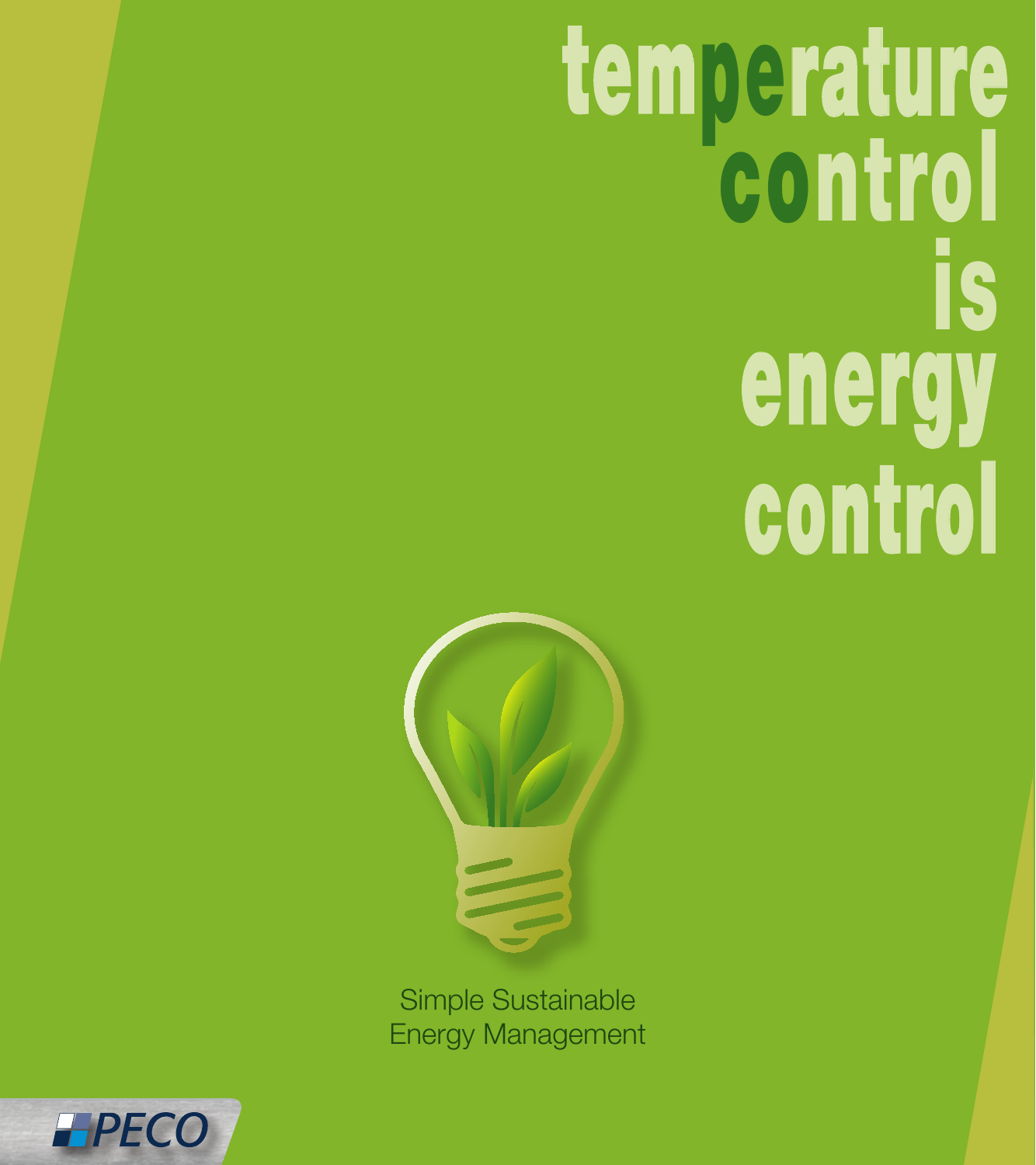



11:00 AM 74<sup>o</sup> 7:00 PM 62<sup>o</sup>

PECO intelligent thermostat systems **automate** climate control, so that **unoccupied** facilities

use less heating / cooling energy.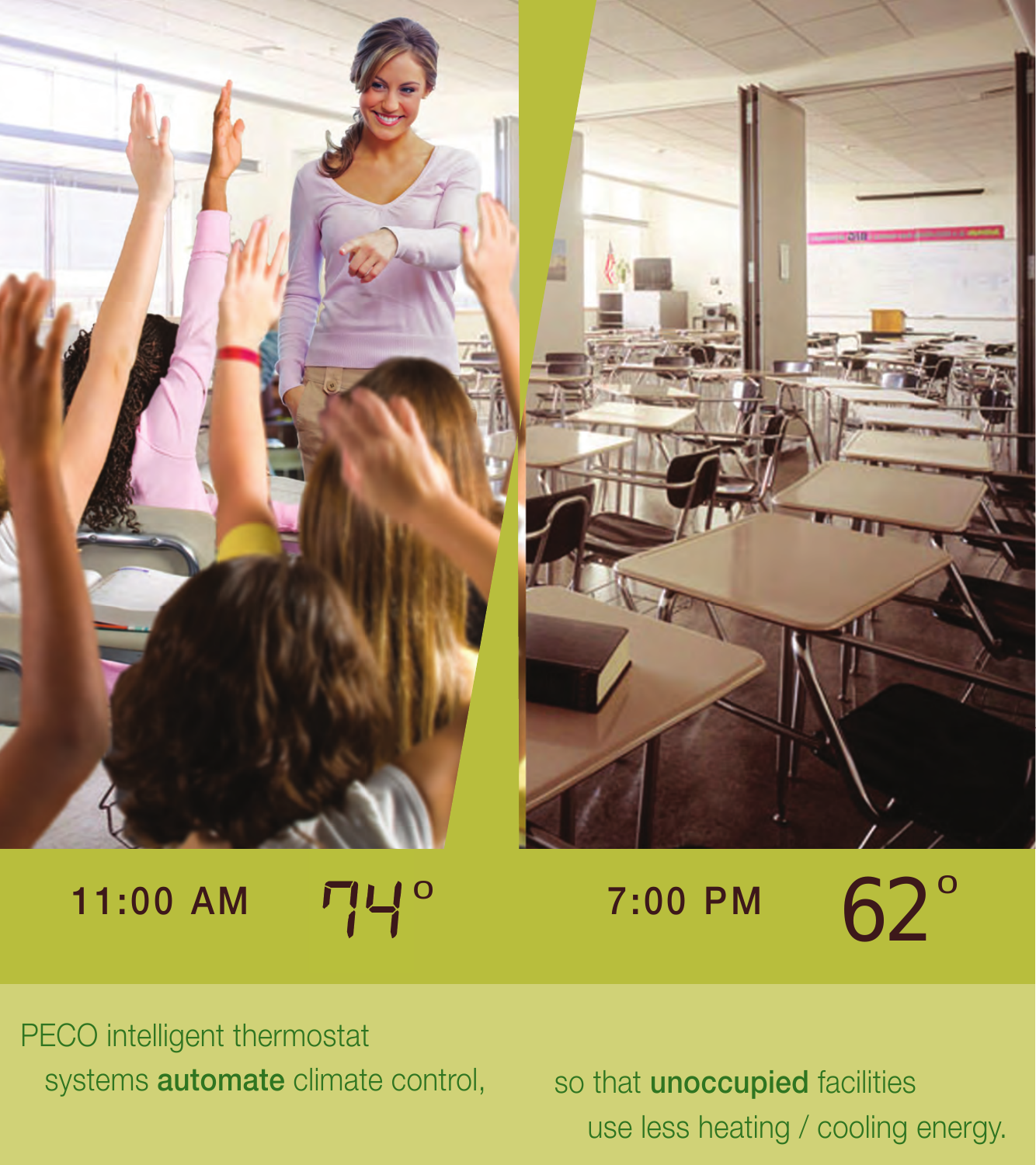### *Great controls produce big energy savings with small investment*

Heating and cooling public indoor environments require significant amounts of energy. In most cases, heating ventilation and air conditioning (HVAC) account for 50% of a building's total energy budget. Energy-use experts agree that reducing wasted resources is the greatest opportunity for conserving energy and reducing energy costs.

A low-cost and high-impact method of doing so is by reducing HVAC equipment runtime for unoccupied spaces by moving to demandoptimizing controlled HVAC systems. This involves upgrading existing controls with PECO intelligent digital, programmable thermostats and partner them with CO<sub>2</sub> and occupancy sensing capabilities. This ensures that climate is controlled only when the room is occupied. Studies show that such HVAC controllers can lower equipment maintenance and reduce energy consumption more than 25% annually.

PECO's full line of intelligent thermostats and sensors provide facilities with complete solutions for converting most any HVAC system to a demandcontrolled system.

These system controllers reduce energy consumption via advanced occupancy intelligence, occupancy detecting, CO<sub>2</sub> sensing, event programming, 365-day calendar and random start capabilities. Additional features include limiting user adjustability with range limits, keypad lock outs, PIN access and even locking covers.

#### **Scheduling**

With a built-in 365-day calendar, holidays and daylight-saving time shift, each day can have its own temperature set points scheduled. These can change throughout the day to optimally control temperature for occupancy comfort and efficient use of energy consumed by HVAC operations.

PECO Performance Pro thermostats have SD memory card interface so that temperature change scheduling can be performed at a computer, making even the most sophisticated schedule easily transferred to the thermostat. SD card programming and configuring saves considerable labor-time and allows facilities to adjust schedules on multiple thermostats quickly.

#### Occupancy Learning

Predicting the subtle differences in room occupancy can be daunting. PECO digital thermostats have taken intelligent programming to the next level by incorporating occupancy learning. This function improves energy use efficiency and occupant comfort by remembering occupancy patterns, and then automatically adjusts schedules to anticipate arrivals, as well as perform deep temperature setbacks by predicting departure, regardless of how schedules are set.

EPECO

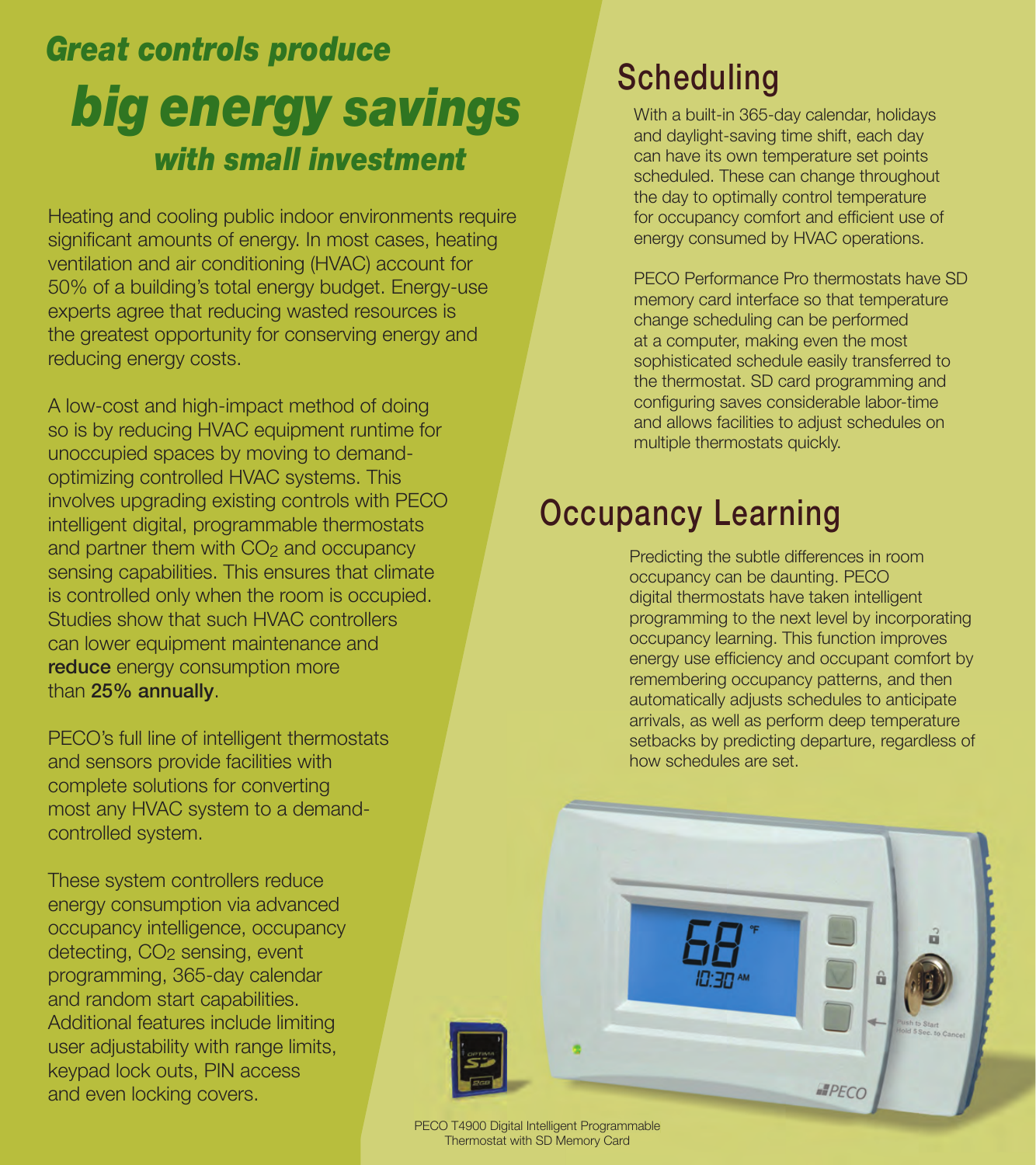#### Occupancy Verification

Studies show that up to 20% of indoor climate control energy use is wasted by heating or cooling unoccupied spaces. By eliminating this waste, facilities can reduce carbon footprints and lower energy consumption. Why pay to heat or cool when no one is there? These savings drop straight to the bottom line.

PECO intelligent thermostats are enabled with occupancy sensing inputs. When used with PECO occupancy sensors, the HVAC equipment will heat or cool to a less energy consuming temperature. Once sensors detect occupants, the system automatically sets temperatures to accommodate occupant comfort.

#### Ventilation CO<sub>2</sub> Sensing Demand Control

Maintaining a good indoor climate is the primary task of modern HVAC systems. Temperature and air quality, especially CO<sub>2</sub> concentration, must be kept within safe parameters. Today, regulatory agencies are driving changes to temperature and air quality requirements, which affects how ventilation is controlled.

Uncontrolled ventilation systems often run at the same level regardless of room occupancy or CO<sub>2</sub> concentration. PECO digital intelligent thermostats are CO2 sensor input enabled. Addition of CO2 sensing can save energy and maintenance by reducing fan run times by 50% or more.

#### Average Public Building Energy Use



#### Access Control

Energy waste can often occur when occupants set thermostat temperatures to outside of typical ranges and leave them at that level. Controlling the amount of access to climate control can reduce energy consumption.

PECO programmable thermostats eloquently address this scenario by providing facilities with tremendous flexibility in how access is controlled, while enabling occupants to adjust climate temperature. Access control functions include preset range limits, PIN access keypad lockout, isolated function control buttons and locking covers.

> Memory Card Interface



**Sustainable** Energy Saving



**PECO S200 CO<sub>2</sub> &** Occupancy Sensors